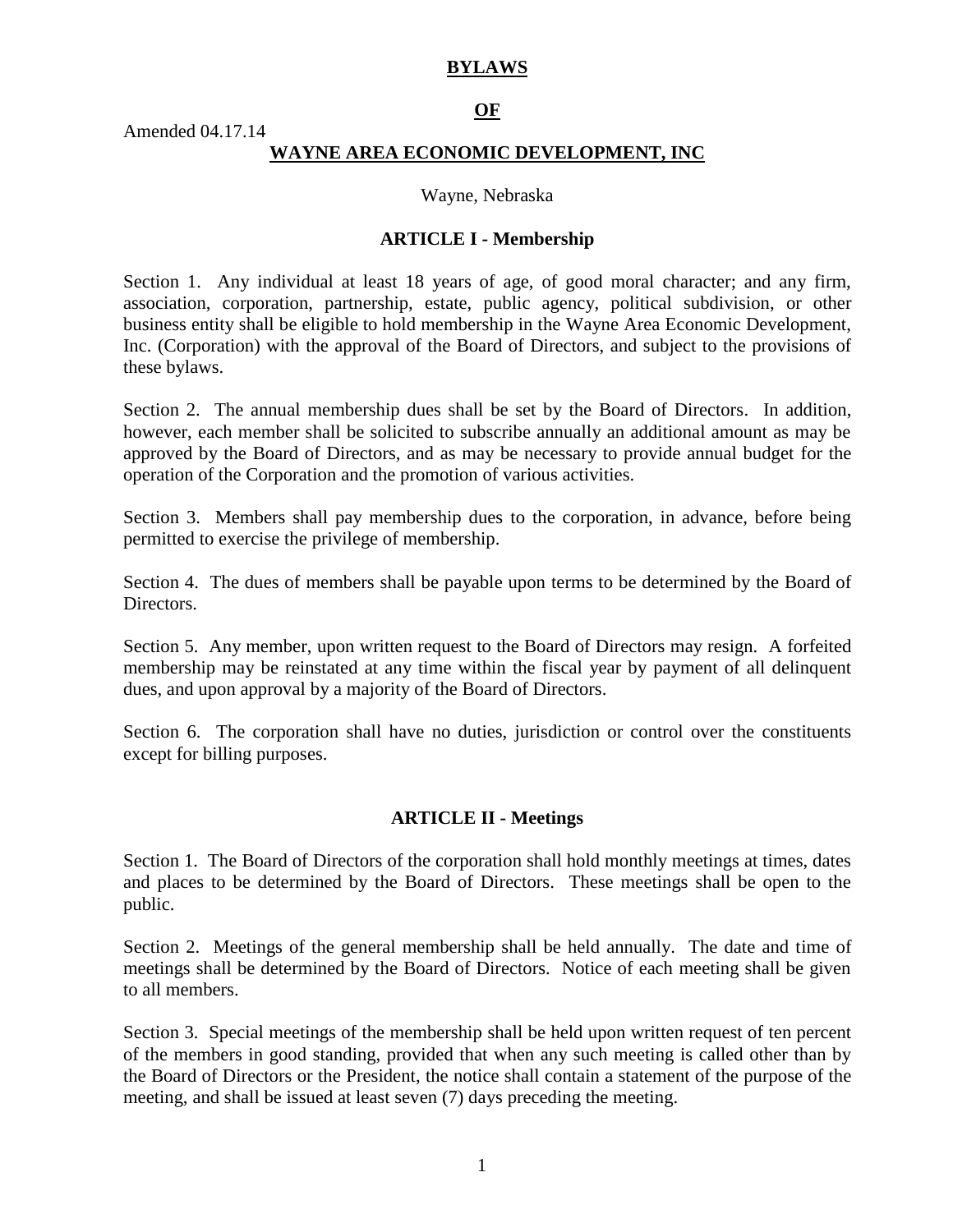Section 4. At all membership meetings, either annual or called by the members, the presence of thirty (30) members in good standing shall be necessary to constitute a quorum.

Section 5. Special meetings of the Board of Directors shall be held upon written request of any four (4) members of the Board of Directors, or by the President, or by the Executive Director, provided that when any such meeting is called other than by members of the Board of Directors or by the President, the notice shall contain a statement of the purpose of the meeting, and shall be issued at least two (2) days before the meeting.

Section 6. At all meetings of the Board of Directors, including all retreats, the presence of at least eight (8) Board members shall be necessary to constitute a quorum.

# **ARTICLE III - Elections**

Section 1. Voting shall be by members in good standing only and no member shall cast more than one vote. No proxies shall be allowed. A majority of the votes cast shall constitute an election.

Section 2. Members shall not be entitled to vote until dues for the preceding year have been paid in full.

Section 3. The Board of Directors shall consist of representatives of the following committees and organizations, with the number of seats designated: Revitalize Wayne Committee - 2; Business and Industry Committee - 2; Marketing Committee - 2; Organization Committee - 2; City of Wayne, Nebraska (City) - 2; County of Wayne, Nebraska (County) - 1; Wayne Community Housing Development Corp. (CHDO) - 1; Wayne State College (WSC) - 1; Wayne Community Schools (Wayne Schools) - 1; Providence Medical Center (Hospital) - 1. The committees and organizations shall appoint their representative or representatives according to each committee's or organization's own internal selection rules.

Section 4. The annual election of members of the Board of Directors shall be held prior to the regularly scheduled December meeting of the board.

Section 5. The candidates nominated by the Organization Committee and any at large candidates nominated by the general membership shall constitute the ballot. The ballot will be mailed the first business day of November of each year and must be returned by the last business day of November of each year. Those candidates with the most votes shall be elected. The Chair of the Organization Committee shall have complete supervision of the election and shall be responsible for nominating candidates in any reasonable manner determined by the Organization Committee.

Section 6. All voting shall be by ballot prepared under the supervision of the Chair of the Organization Committee. The Organization Committee shall tabulate the ballots and, at the December meeting, shall announce the newly elected members of the Board of Directors.

Section 7. The nominees receiving the highest number of votes at the annual election shall be declared elected members of the Board of Directors for the ensuing three years. In case of a tie, the Organization Committee shall cast lots and certify as elected the person or persons on whom the selection falls.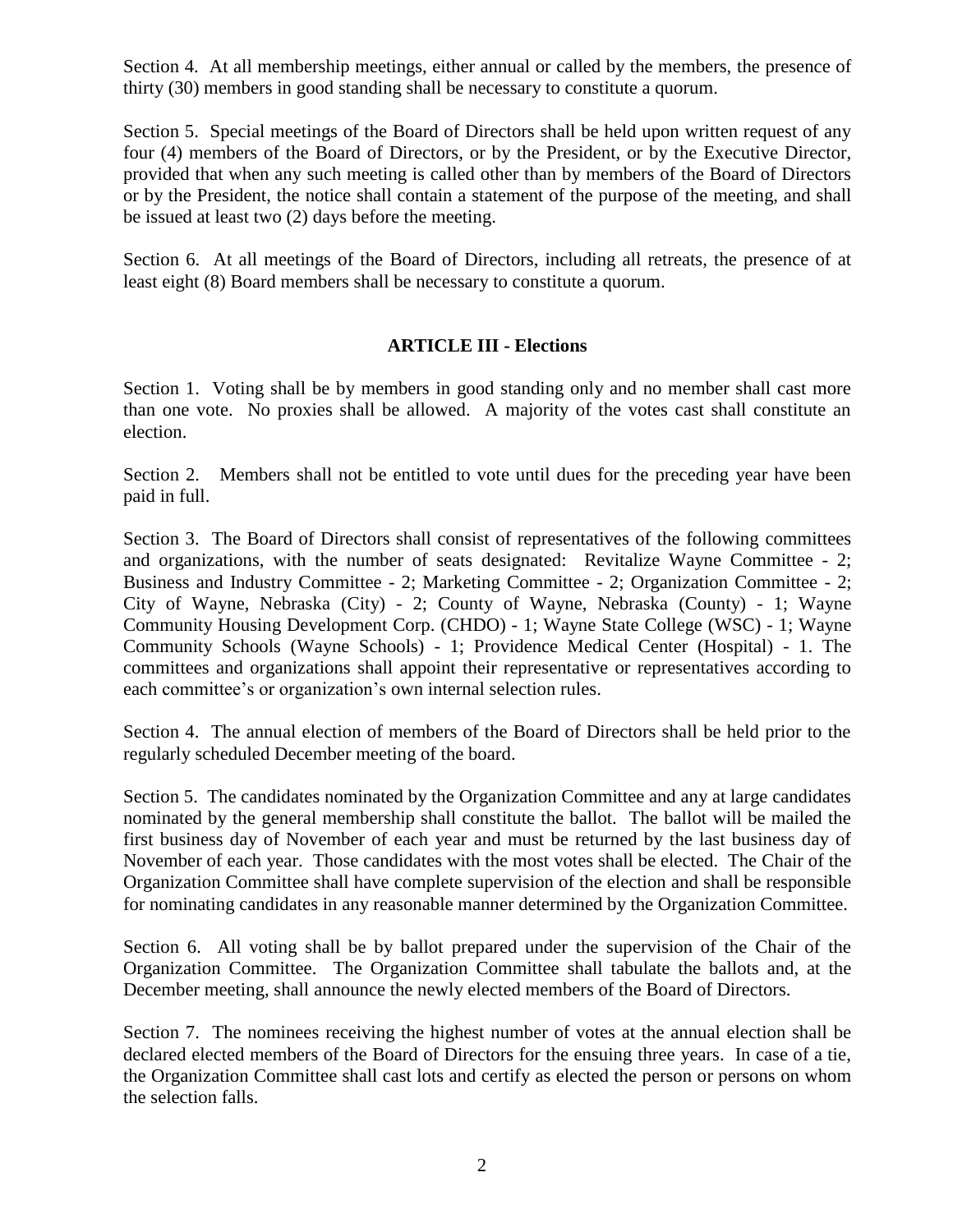Section 8. The Organization Committee shall retain custody of all ballots for one year after the election and shall then destroy them. The ballots are to be kept at the corporate office.

## **ARTICLE IV - Board of Directors**

Section 1. The management of the corporation shall be vested in a Board of Directors of fifteen (15) members and shall consist of one director from each of the following Members: County, CHDO, WSC, Wayne Schools, and Hospital. The City shall have two directors. The remaining eight (8) directors shall be elected according to these bylaws.

Section 2. The following organizations shall be permanent members of the Board of Dirctors: a) City of Wayne; b) Wayne Community Housing Development Corporation (CHDC); c) Wayne State College; d) Wayne County; e) Wayne Community Schools; f) Providence Medical Center. Each of these organizations shall select their representative or representatives according to each organization's own internal selection rules.

Section 3. The Board of Directors shall, on behalf of the organization, have the right to sell, lease or mortgage real estate; to incur debts; to borrow money, giving therefore notes of the corporation signed by one or more officials duly authorized by the Board of Directors for that purpose and may enter into contracts for furthering the purpose of the organization. The Board of Directors shall determine the policies of the organization; approve the recommendations of the Board committees; approve the annual budget; and approve one- and five-year plans. The Board of Directors shall be responsible for securing the finances necessary for the operation of the organization and have general supervision of the affairs of the organization. They shall meet not less frequently than once a month.

Section 4. Absence of a board member from three meetings without satisfactory explanation to the Chair, shall be deemed tender of resignation from the board.

Section 5. Vacancies, by resignation or otherwise, in the Board of Directors shall be filled by the Board for the term not expired.

Section 6. Any Board member may be expelled for cause by two-thirds vote of the Board of Directors of the organization after notice and opportunity for hearing.

Section 7. All votes of the directors shall be one vote per director and all directors are entitled to vote. In the event of a tie, the board may vote to table the issue for another meeting, but in any event, the issue up for vote shall proceed with successive ballots until a margin of at least one vote is achieved for or against the issue. Only the director moving for a vote on the issue may move for reconsideration of the vote after a margin for or against the issue has been established.

## **ARTICLE V - Officers**

Section 1. At the regular monthly meeting in January, the Board of Directors shall meet, qualify and elect a President, a Vice-President, a Secretary and a Treasurer, each of whom shall be a member of the Board of Directors.

Section 2. The President of the Board shall preside at all meetings of the Board of Directors and have authority to call special meetings. The President shall appoint no less than one Board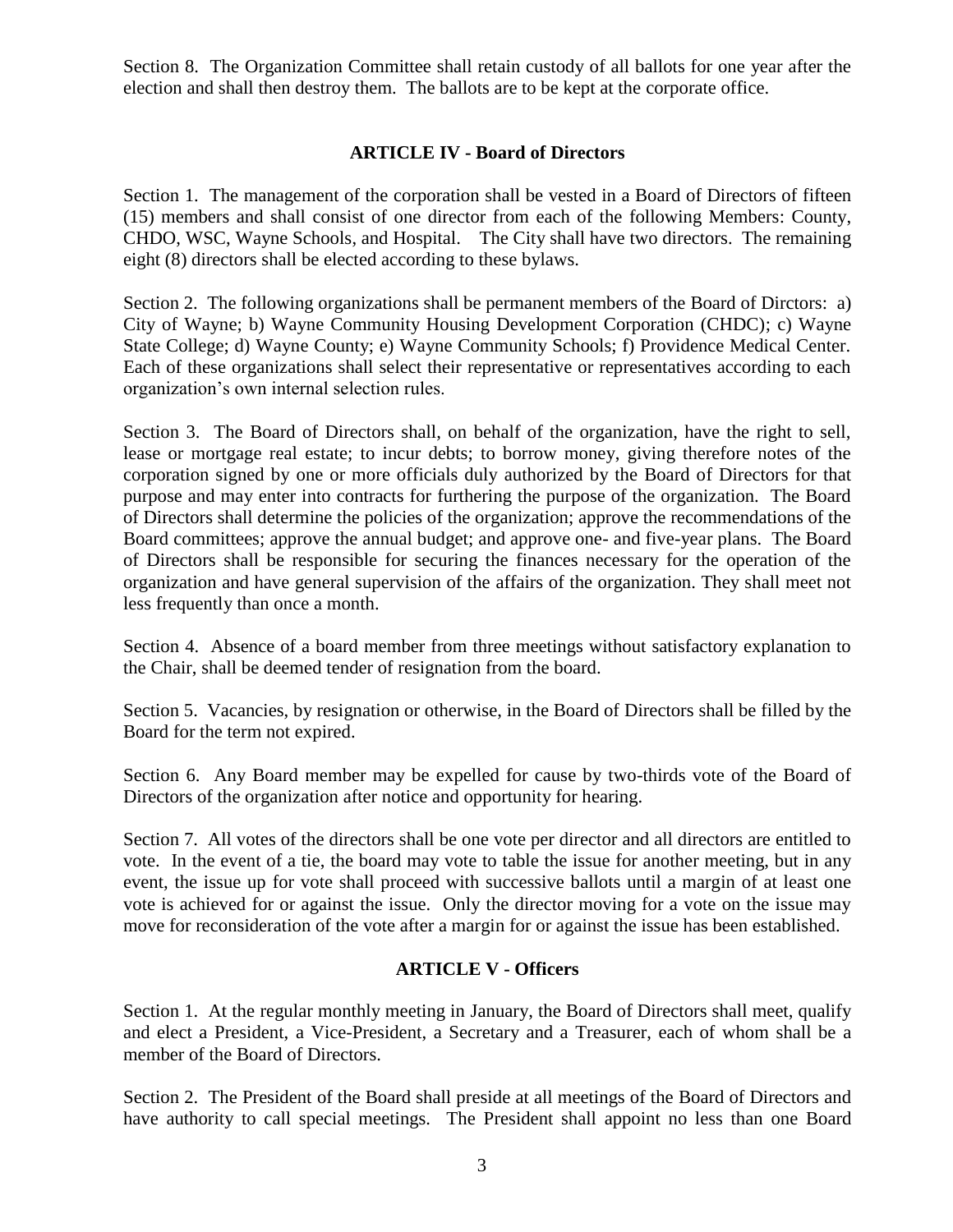member to the Organization Committee and appoint board members to fill committees of the Board.

Section 3. The Vice-President shall serve as President when the President is absent or otherwise unable to serve.

Section 4. The Secretary shall be responsible for the care and maintenance of all books and records of the corporation.

Section 5. The Treasurer shall be responsible to the Board of Directors for the expenditure of all funds in accordance with a budget previously adopted by the Board of Directors. Checks and disbursements over \$500 shall have the approval and the signature of the Executive Director, and also one of the following: President, Vice-President, or Treasurer. The Treasurer will be a member of the Organization Committee. The Executive Director may sign checks up to \$500.00 without a second signature.

Section 6. The Executive Director shall be the chief administrative officer of the corporation. It shall be the duty of the Executive Director to conduct the official correspondence; preserve all books, documents and communications; maintain accurate accounting procedures; record all proceedings of the corporation, Board of Directors, and all committees. The Executive Director shall be responsible for disbursement of such funds as authorized by the Board; prepare an annual report and monthly report; be the coordinator of all organizational activities; implement corporate policy under the direction of the Board of Directors; is an ex-officio member of the committees and responsible for the coordination of their activities; shall maintain a close working relationship with members; shall be responsible for hiring, training, and dismissal of any staff and shall within limits of the adopted salary budget, establish staff compensation; shall at all times maintain open lines of communication between the corporate office, the Board of Directors, and the membership. The functions of the Executive Director hereunder may be carried out by staff employed by the corporation.

Section 7. An Executive Board is hereby formed and shall consist of the President, Vice President, Secretary, Treasurer, and Executive Director. The Executive Board shall meet at least monthly to set the monthly Board agenda, handle matters that surface and need immediate attention, and assist the Executive Director in general program functions, such as budgeting and membership. The Board of Directors shall evaluate the Executive Director and recommend compensation levels.

## **ARTICLE VI – Standing Board Committees**

Section 1. The Organization Committee shall consist of not less than three (3) members. The chair of this committee shall be selected from within the committee. The Organization Committee shall have duties and responsibilities as assigned by the Board of Directors.

Section 2. The Marketing Committee shall consist of not less than three (3) members. The chair of this committee shall be selected from within the committee. The Marketing Committee shall have duties and responsibilities as assigned by the Board of Directors.

Section 3. The Revitalize Wayne Committee shall consist of not less than three (3) members. The chair of this committee shall be selected from within the committee. The Revitalize Wayne Committee shall have duties and responsibilities as assigned by the Board of Directors.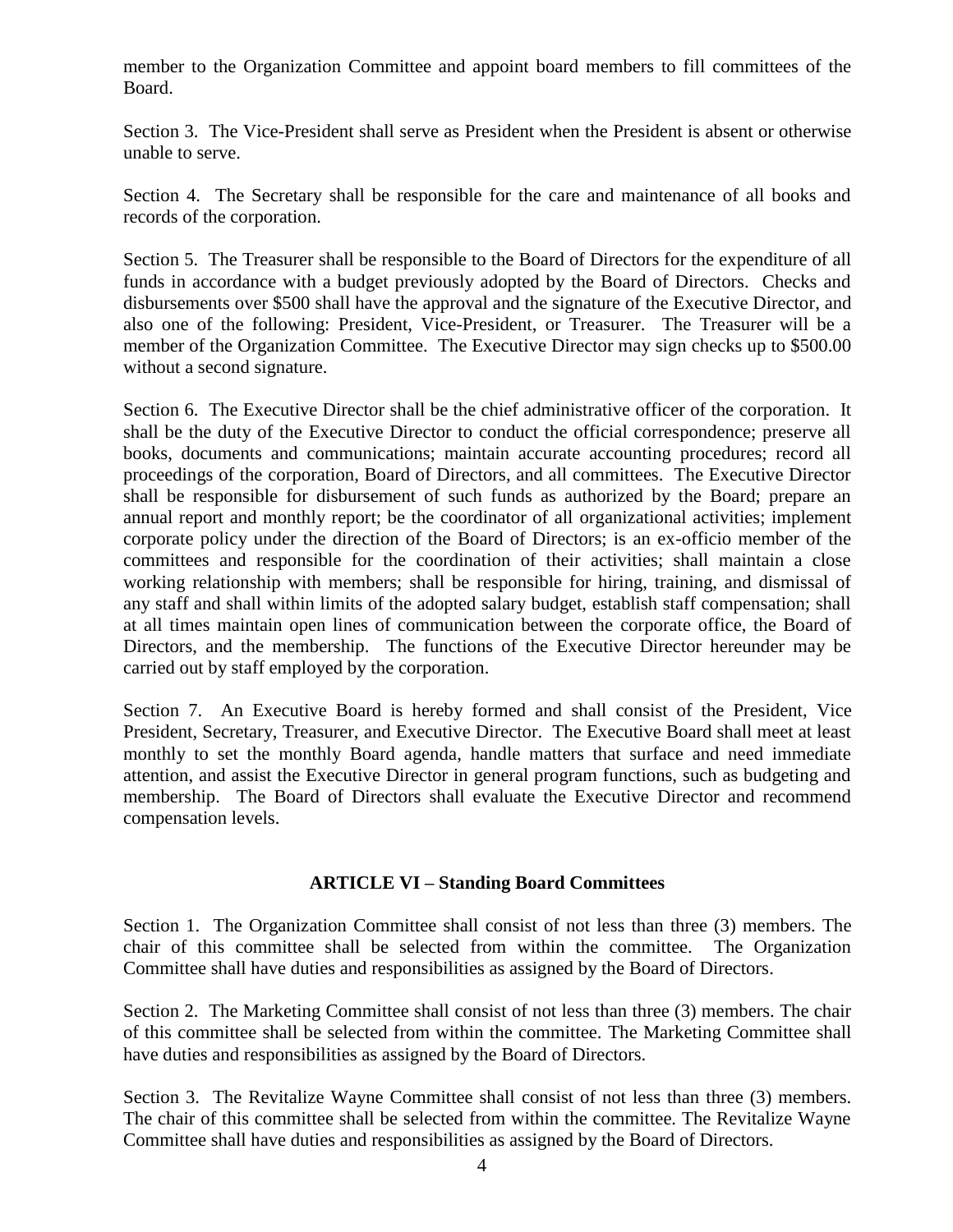Section 4. The Business and Industry Committee shall consist of not less than three (3) members. The chair of this committee shall be selected from within the committee. The Business and Industry Committee shall have duties and responsibilities as assigned by the Board of Directors.

## **ARTICLE VII - Procedures**

Section 1. At all meetings of the Board of Directors, a majority shall constitute a quorum.

Section 2. All questions of parliamentary procedure shall be settled with the guidance of Robert's Rules of Order, except as otherwise provided in these bylaws. However, Robert's Rules of Order are not adopted as the exclusive rules on parliamentary procedure.

Section 3. A bi-annual review of the by-laws shall occur on even numbered years by an appointed committee.

## **ARTICLE VIII - Amendments**

Section 1. These bylaws may be amended by a 2/3 majority vote of the Board of Directors at any annual, regular or special meeting, provided that notice of such amendments shall have been stated in the call for the meeting and notice has been given to the general membership fourteen (14) days prior to the meeting. All members shall be notified of any changes within ten (10) days of any such amendments.

Section 2. Membership must be notified of any voted changes, and changes must be noted in the official Board minutes as well as attached to the Article that is amended.

## **ARTICLE IX - Ethics and Values**

Section 1. The activities and operations of the corporation will be conducted in accordance with relevant laws.

Section 2. None of the resources of the corporation will be used for the personal benefit of others except for those salaries and benefits payable to employees and the proper, approved reimbursement of expenses incurred by directors, staff, officers, and committee members acting as such.

Section 3. Directors owe a duty of loyalty to the corporation. If a director's family member has a personal, business, or organizational interest which might conflict with their duty of loyalty to the corporation, they shall be deemed to have a conflict of interest.

Section 4. If at any meeting or other deliberations of the corporation, a topic or issue is raised which involves a director having a conflict of interest as set out herein, that director must immediately indicate there is a conflict and remove him or herself from the meeting. This director shall not vote on the issue, nor shall he/she lobby on the issue or in any other fashion participate in the decision making process regarding the issue. If another director indicates a